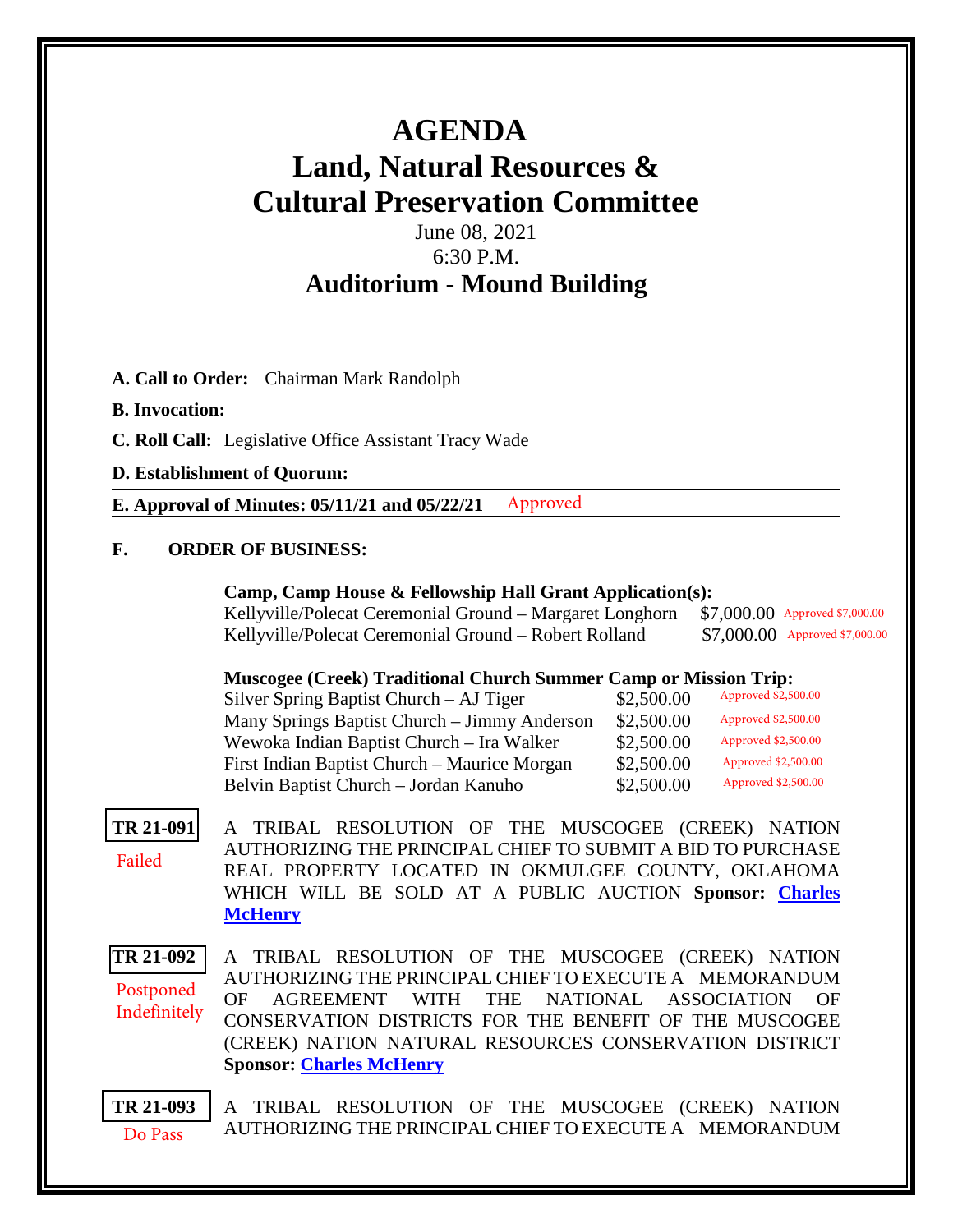OF AGREEMENT BETWEEN THE MUSCOGEE (CREEK) NATION AND THE INDIAN HEALTH SERVICE FOR THE CONSTRUCTION, IMPROVEMENT, AND INSTALLATION AND REHABILITATION OF DOMESTIC WATER SUPPLY AND WASTEWATER DISPOSAL FACILITIES FOR FORTY NATIVE AMERICAN HOMES IN CREEK, HUGHES, MAYES, MCINTOSH, MUSKOGEE, OKFUSKEE, OKMULGEE, ROGERS, SEMINOLE, TULSA AND WAGONER COUNTIES, OKLAHOMA **Sponsor: [Thomasene Yahola Osborn](mailto:tosborn@mcn-nsn.gov)**

**[TR 21-094](bills/21-094.pdf)** A TRIBAL RESOLUTION OF THE MUSCOGEE (CREEK) NATION AUTHORIZING THE PRINCIPAL CHIEF TO EXECUTE A MEMORANDUM OF UNDERSTANDING REGARDING ARCHAEOLOGICAL SITE 1CAL90 AND RAM OXFORD HOSPITALITY, LLC – HOTEL DEVELOPMENT OXFORD, CALHOUN COUNTY, ALABAMA **Sponsor: [Charles McHenry](mailto:cmchenry@mcn-nsn.gov)** Do Pass

- **[TR 21-095](bills/21-095.pdf)** A TRIBAL RESOLUTION OF THE MUSCOGEE (CREEK) NATION AUTHORIZING THE PRINCIPAL CHIEF TO EXECUTE A TEMPORARY OPERATING PERMIT WITH ENTERTAINING ANGELS FOR THE OPERATION OF ONE TEMPORARY FIREWORKS SALES FACILITY ON TRIBAL TRUST LAND **Sponsor: [James Jennings](mailto:jjennings@mcn-nsn.gov)** Do Pass
- **[TR 21-096](bills/21-096.pdf)** A TRIBAL RESOLUTION OF THE MUSCOGEE (CREEK) NATION AUTHORIZING THE PRINCIPAL CHIEF TO EXECUTE A CONTRACT ACCEPTING A DONATION OF LAND LOCATED IN HUGHES COUNTY, OKLAHOMA **Sponsor: [Thomasene Yahola Osborn](mailto:tosborn@mcn-nsn.gov)** Do Pass
- **[NCA 21-062](bills/NCA21-062.pdf)** A LAW OF THE MUSCOGEE (CREEK) NATION AUTHORIZING THE EXPENDITURE OF 2021 NACD TECHNICAL ASSISTANCE GRANT FUNDS AWARDED FROM THE NATIONAL ASSOCIATION OF CONSERVATION DISTRICTS (NACD) FOR THE BENEFIT OF THE MUSCOGEE (CREEK) NATION CONSERVATION DISTRICT **Sponsor: [Charles McHenry](mailto:cmchenry@mcn-nsn.gov)  (\$75,000.00)**  Do Pass
- **[NCA 21-063](bills/NCA21-093.pdf)** A LAW OF THE MUSCOGEE (CREEK) NATION AUTHORIZING THE EXPENDITURE OF COMPUTER-AIDED SCHEDULING/DISPATCH AND WIRELESS TECHNOLOGIES IMPLEMENTATION PROJECT GRANT FUNDS AWARDED FROM THE U.S. DEPARTMENT OF TRANSPORTATION FEDERAL TRANSIT ADMINISTRATION FOR THE BENEFIT OF THE MUSCOGEE (CREEK) NATION TRIBAL TRANSPORTATION PROGRAM **Sponsor: [Charles McHenry](mailto:cmchenry@mcn-nsn.gov) (\$214,730.00)**  Do Pass

**[NCA 21-064](bills/21-064.pdf)** A LAW OF THE MUSCOGEE (CREEK) NATION APPROPRIATING FUNDS TO BE USED TO ACCEPT DONATED REAL PROPERTY AND TRANSACTIONAL COSTS RELATED TO ACCEPTING DONATED REAL PROPERTY LOCATED IN HUGHES COUNTY, OKLAHOMA **Sponsor: [Thomasene Yahola Osborn](mailto:tosborn@mcn-nsn.gov) (\$15,001.00)**  Do Pass/BFJ